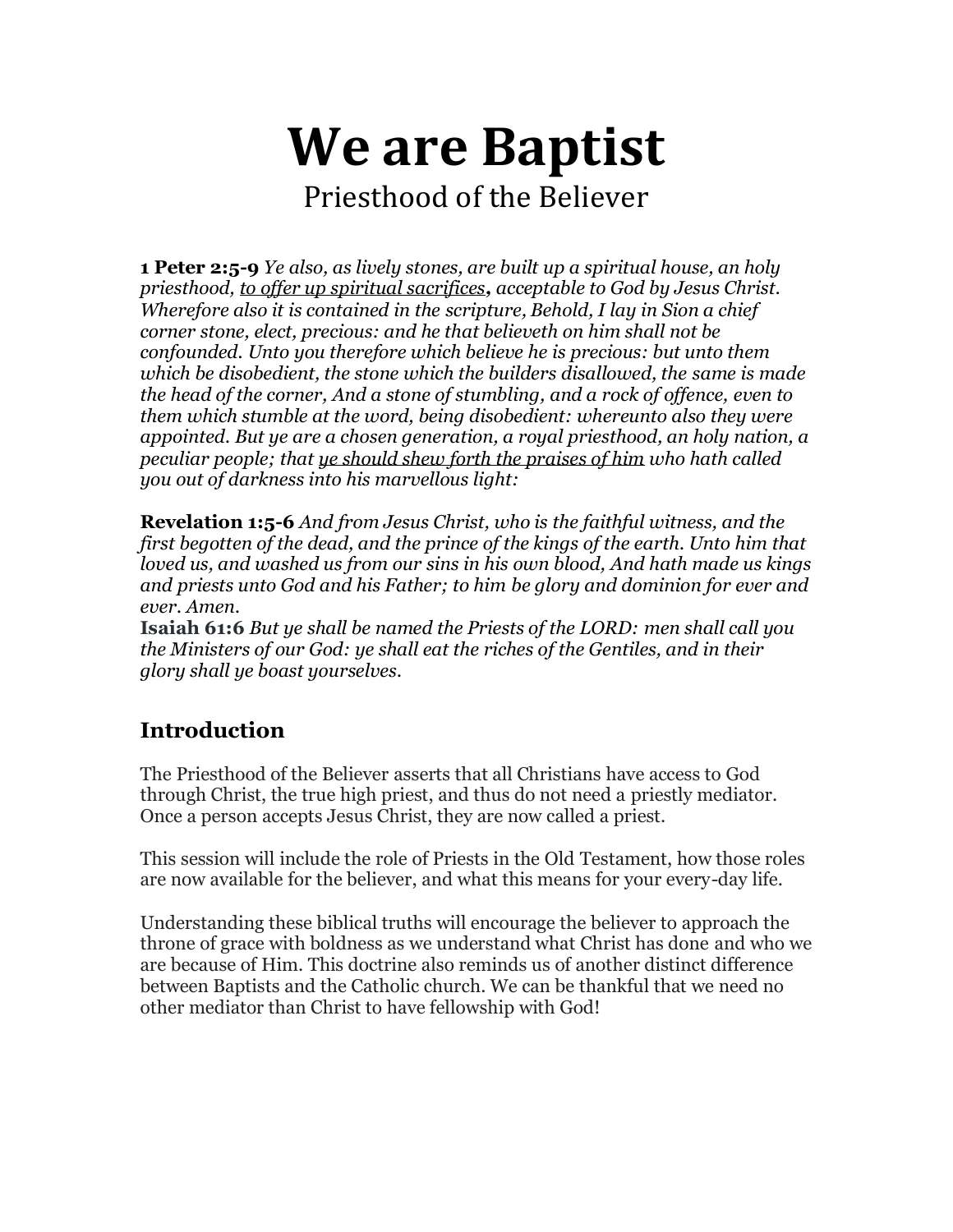### **I. The Role of Priests in the Old Testament**

**Exodus 28:1** *And take thou unto thee Aaron thy brother, and his sons with him, from among the children of Israel, that he may minister unto me in the priest's office, even Aaron, Nadab and Abihu, Eleazar and Ithamar, Aaron's sons.*

#### A. Priests were the **mediators** between God and man.

- 1. They prayed for you.
- 2. They sacrificed for you.
- 3. They served for you.
- 4. They praised God and worshipped Him continually for the nation.
- 5. They represented God to the people.
- 6. They mediated on behalf of others.
- B. God set up the priesthood, the **Levites**, to make sure that His people worshipped Him continually and properly.
- C. The early priesthood was a **picture** of what Jesus Christ does for us as our High Priest.

**I Timothy 2:5** *For there is one God, and one mediator between God and men, the man Christ Jesus;*

**Hebrews 7:25-28** *Wherefore he is able also to save them to the uttermost that come unto God by him, seeing he ever liveth to make intercession for them. For such an high priest became us, who is holy, harmless, undefiled, separate from sinners, and made higher than the heavens; Who needeth not daily, as those high priests, to offer up sacrifice, first for his own sins, and then for the people's: for this he did once, when he offered up himself. For the law maketh men high priests which have infirmity; but the word of the oath, which was since the law, maketh the Son, who is consecrated for evermore.*

- 1. When Jesus came and died on the cross, He became our High Priest.
- 2. Peter says that we are the priests now and don't need to go through another priest to reach God. We have access through Jesus Christ.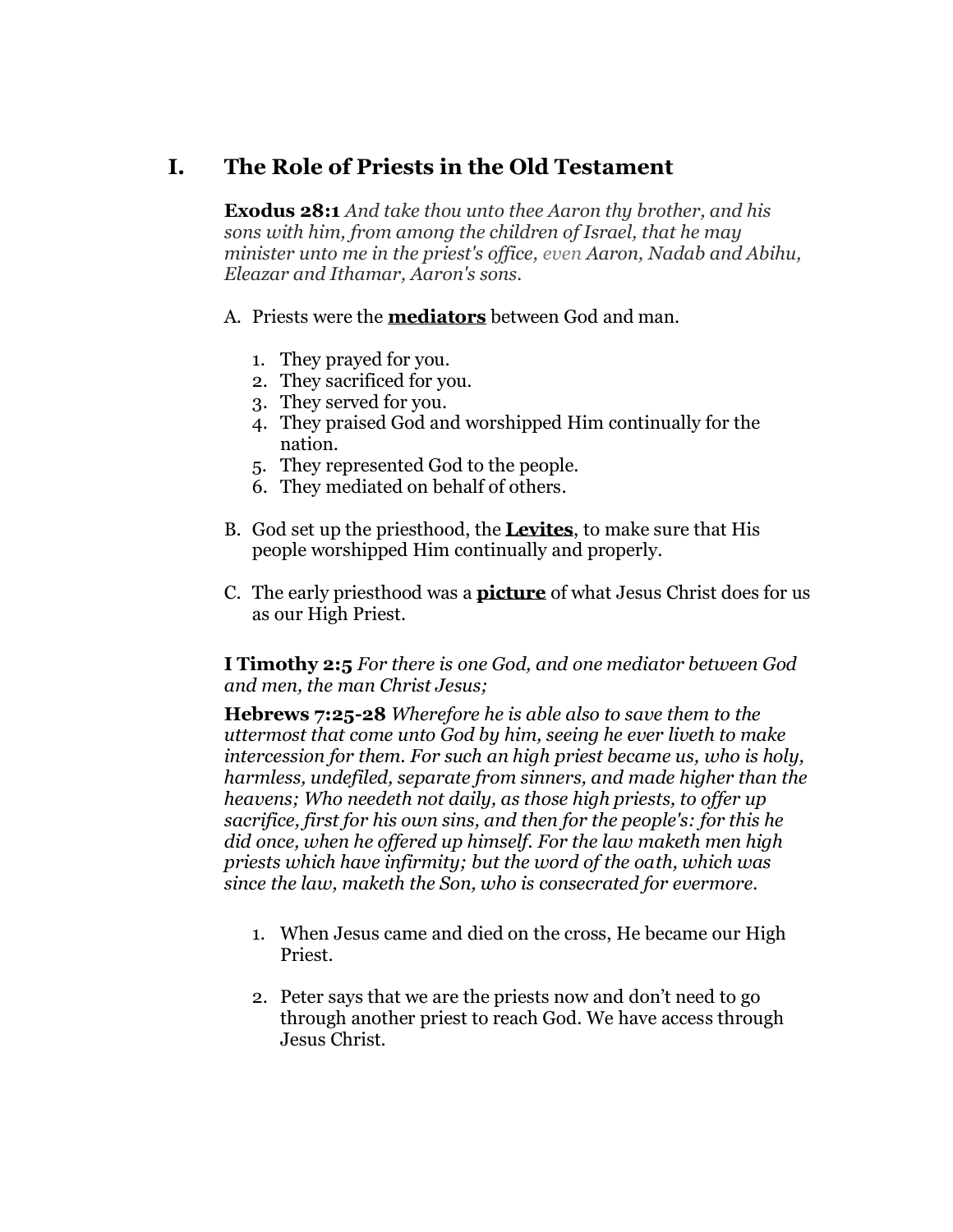### **II. We are Priests before God**

**Revelation 1:5-6** *And from Jesus Christ, who is the faithful witness, and the first begotten of the dead, and the prince of the kings of the earth. Unto him that loved us, and washed us from our sins in his own blood, And hath made us kings and priests unto God and his Father; to him be glory and dominion for ever and ever. Amen*.

**1 Peter 2:5-9** *Ye also, as lively stones, are built up a spiritual house, an holy priesthood, to offer up spiritual sacrifices, acceptable to God by Jesus Christ. Wherefore also it is contained in the scripture, Behold, I lay in Sion a chief corner stone, elect, precious: and he that believeth on him shall not be confounded. Unto you therefore which believe he is precious: but unto them which be disobedient, the stone which the builders disallowed, the same is made the head of the corner, And a stone of stumbling, and a rock of offence, even to them which stumble at the word, being disobedient: whereunto also they were appointed. But ye are a chosen generation, a royal priesthood, an holy nation, a peculiar people; that ye should shew forth the praises of him who hath called you out of darkness into his marvellous light:*

*"For Baptists, being our own priests means that we are responsible only to God. We are not accountable to another person, to a creed or confession, to a council or convention, or to any text other than Scripture. Our only sovereign is God. No other authority comes between us and God. We are accountable for being guided by God's Spirit." (*Carolyn D. Blevins*)*

#### A. The Bible now calls all believers **priests**.

*"As Christianity grew over the centuries, the hierarchical role of priests began to reassert itself. A special priesthood, rather than a universal priesthood, became the approved way for people to reach God. Priests once more became the approved way for people to reach God. Sometimes, the church erroneously insisted that the people had access to God only through the special priesthood."* (Carolyn D. Blevins**)**

- 1. **Revelation** calls us kings and priests
- 2. 1 Peter calls us a **royal priesthood**
- 3. When you accept Jesus Christ, you are now considered a priest.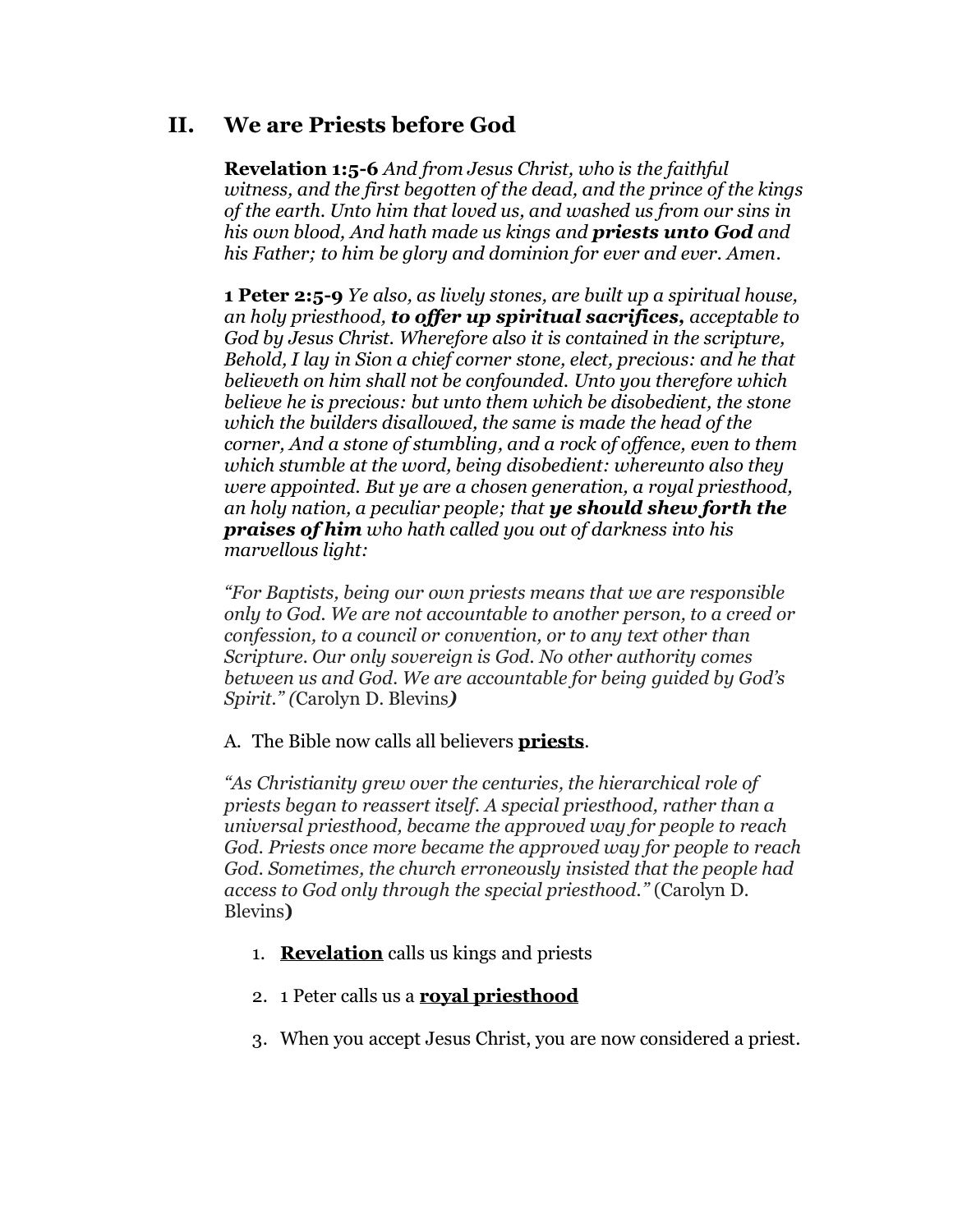B. We are not reliant or obligated to go through anyone to get access to the throne of God. We have access through Jesus Christ our High Priest!

**I Timothy 2:5** *For there is one God, and one mediator between God and men, the man Christ Jesus;*

- 1. Our only **mediator** is Jesus Christ.
- 2. We do not need a man (priest) to talk to Jesus. This is why we reject the structure of the Catholic or universal church because it is contrary to the doctrine of the Word of God.

## **III. The Practical Applications of being a Priest**

- A. Every believer has direct **access** to God through Jesus Christ (Hebrews 7:25-28)
	- 1. We can **boldly** go before His throne and seek His help at any time.

**Hebrews 4:14-16** *Seeing then that we have a great high priest, that is passed into the heavens, Jesus the Son of God, let us hold fast our profession. For we have not an high priest which cannot be touched with the feeling of our infirmities; but was in all points tempted like as we are, yet without sin. Let us therefore come boldly unto the throne of grace, that we may obtain mercy, and find grace to help in time of need.*

- 2. We should go to Him for our **forgiveness of sins**. 1 John 1:9
- B. Every believer is **equal** under God.

**Galatians 3:28** *There is neither Jew nor Greek, there is neither bond nor free, there is neither male nor female: for ye are all one in Christ Jesus.*

1. I am responsible for my **personal relationship** with Jesus Christ!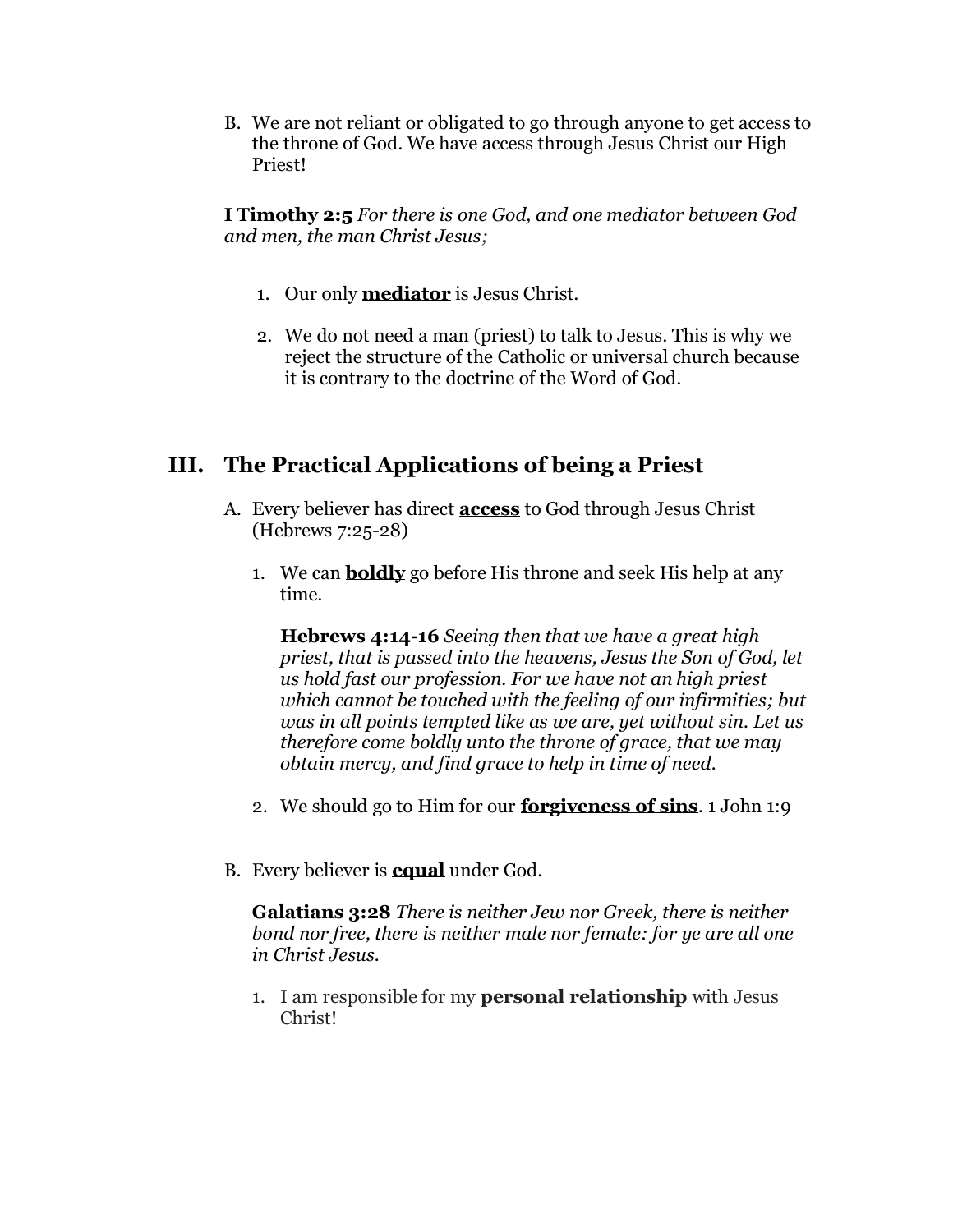*"The personal relationship with God is his grace to us. Because each believer has a personal relationship with God, believers work together in the community of church as brothers and sisters, not as masters and servants*." (E. Y. Mullins)

- 2. Every believer has a **different function** in the church, but all are equal under God. No one is better or lesser in God's house.
- 3. This is why we have a congregational structure of leadership. The local body of believers **governs** itself and elect leaders to lead, not to demand!
	- a. The office of the pastor and deacon are important positions, but they do not make the men in those positions greater than other believers before God. They just have more accountability! Yes, we should respect our leaders and follow them, as they follow Jesus Christ. The priesthood of the believer does not negate our responsibility to submit to leadership, instead it raises our responsibility and accountability before the Lord. Regardless of whether we have a good pastor or deacons, we are to follow God and serve Him!
	- b. This is why everyone needs to be involved and do their part, but you have an individual accountability to God and your brothers and sisters in Christ. Not by constraint, but by spiritual birth right. You are a priest!
- C. Every priestly believer is **accountable** to understand Scripture

**John 16:13** *Howbeit when he, the Spirit of truth, is come, he will guide you into all truth: for he shall not speak of himself; but whatsoever he shall hear, that shall he speak: and he will shew you things to come.*

**2 Timothy 2:15** *Study to shew thyself approved unto God, a workman that needeth not to be ashamed, rightly dividing the word of truth*.

- 1. Every believer possesses the Holy Spirit of God and can understand the **Scriptures himself**!
- 2. We are accountable for our relationship with Jesus Christ as well as our **spiritual growth**.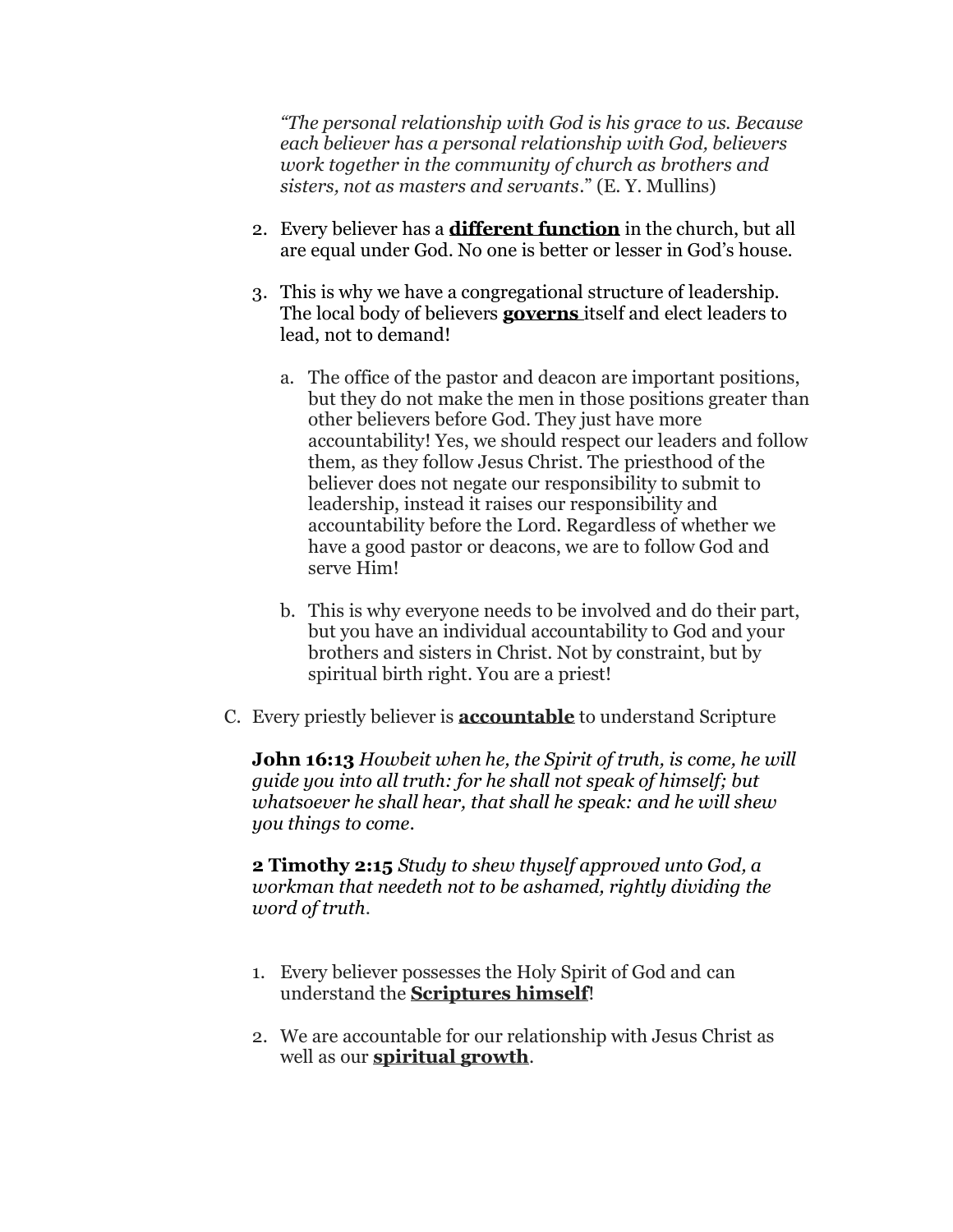- 3. Christians are accountable to God for **living out the Scriptures** but are not accountable to any confession of faith written by humans. Scripture is complete and needs no addendum. (Texas Baptists doctrinal statement)
- D. Every priest is accountable to **serve God**.
- This is not the job of the pastors. The responsibility of praising God and sharing our faith is for every priest!
	- 1. We are to **praise** Him (1 Peter 2:9)
	- 2. We are to **share His love with others**.
- Priests help others find God. We do not save them, but we talk about God and because we live out our faith, the lost will want to accept our High Priest as their priest! We are His representatives.

**2 Corinthians 5:20** *Now then we are ambassadors for Christ, as though God did beseech you by us: we pray you in Christ's stead, be ye reconciled to God.*

3. We work together as a **community** of priests.

*"A local church is merely the launching pad for priests. Much of the work of priests is done outside of the church walls. Priests are priests everywhere, wherever their daily lives take them. Priests are intentional about going to minister in the places where they are needed. How tragic it would be if believers huddled within the church walls all the time, using the church as their cocoon sheltering them from the needs of their community. All believers are priests in two ways. Being a priest is an individual commitment and a community commitment. For an individual, priesthood is personal. It is about a person's relationship with God. No person can interfere with that relationship. Every individual must keep an up-todate relationship with God through Bible study, prayer, and personal commitment. Being a priest is also a community endeavor. Priests need to worship together, plan together, work together, support one another, and participate in the business of their church. Believers must commit themselves to minister through the community of priests. Community nurtures the individuals for ministry. In community, people work together, not alone. In community, individuals work as equals realizing the strength of combining personal gifts of*